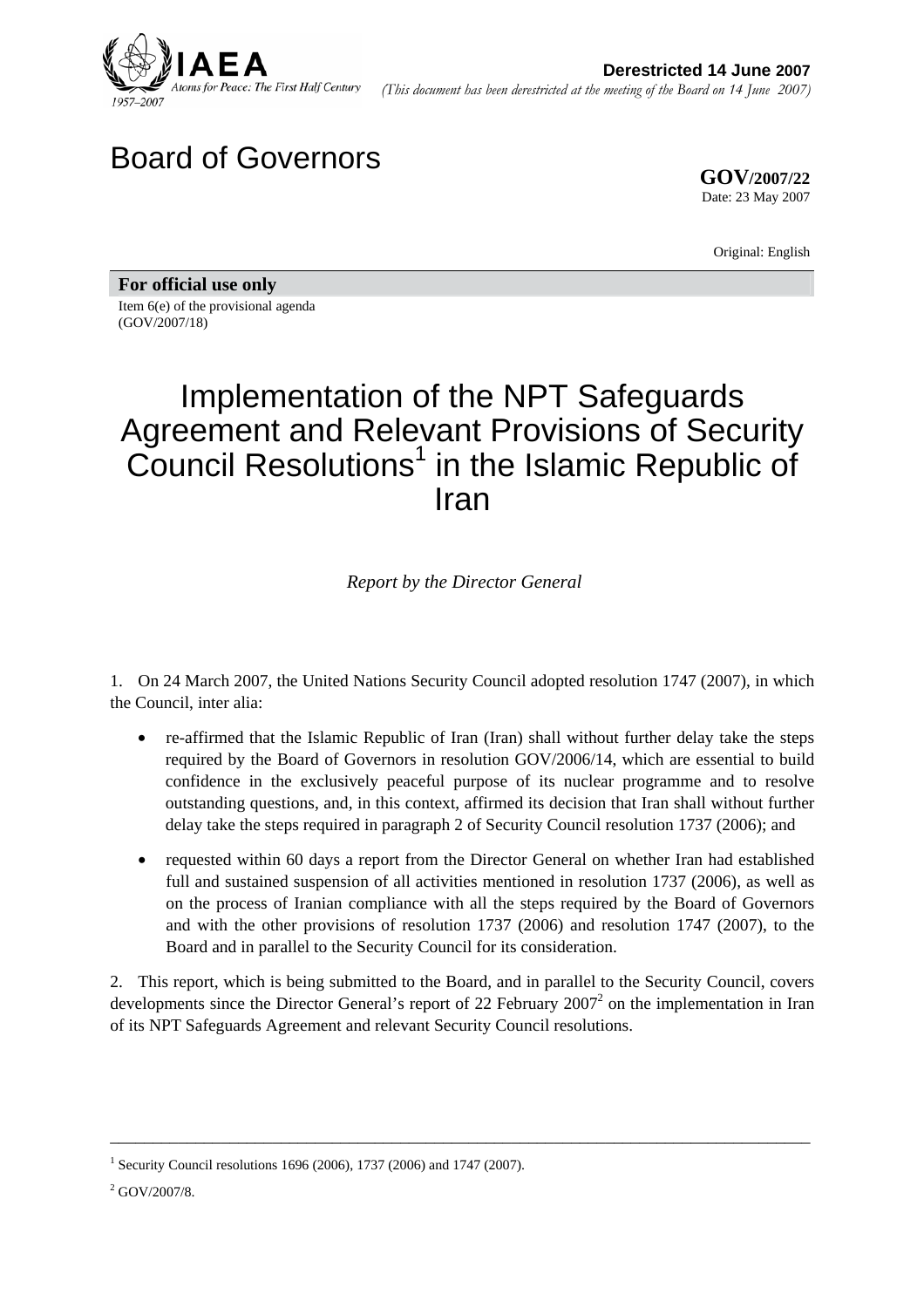## **A. Enrichment Related Activities**

3. Since 22 February 2007, Iran continued to test single machines, as well as the 10- and 20-machine cascades and the two 164-machine cascades (one of which Iran has since disconnected), at the Pilot Fuel Enrichment Plant (PFEP). Between 21 February and 17 March 2007, Iran fed 4.8 kg of UF<sub>6</sub> into the single machines and the 10-machine cascade.

4. In the light of the increasing number of installed centrifuges at the Fuel Enrichment Plant (FEP),<sup>3</sup> on 22 March 2007, Iran agreed to a modified safeguards approach for that facility which includes, in addition to a monthly interim inspection and design information verification visit, a combination of, inter alia, unannounced inspections and containment and surveillance measures (GOV/INF/2007/10). The first unannounced inspection was carried out on 13 May 2007.

5. Since the Director General's last report, Iran has fed approximately 260 kg of UF<sub>6</sub> into the cascades at FEP. Iran has declared that it has reached enrichment levels up to 4.8% U-235 at FEP, which the Agency is in the process of verifying. On 13 May 2007, eight 164-machine cascades were operating simultaneously and were being fed with  $UF_6$ ; two other similar cascades had been vacuum tested and three more were under construction.

6. Since early 2006, the Agency has not received the type of information that Iran had previously been providing, including pursuant to the Additional Protocol, for example information relevant to the assembly of centrifuges, the manufacture of centrifuge components or associated equipment and research and development of centrifuges or enrichment techniques.

### **B. Reprocessing Activities**

7. The Agency has been monitoring the use of hot cells at the Tehran Research Reactor (TRR) and at the Molybdenum, Iodine and Xenon Radioisotope Production Facility (the MIX Facility) through inspections and design information verification. There are no indications of ongoing reprocessing activities at those facilities. The follow-up on the construction of hot cells at the Iran Nuclear Research Reactor (IR-40 Reactor) at Arak has been limited, however, to the analysis of satellite imagery since, as of 13 April 2007, Iran has not provided the Agency with access to the reactor site to carry out design information verification (GOV/INF/2007/10) (see Section E.2 below).

### **C. Heavy Water Related Projects**

8. Satellite imagery indicates that civil construction of the IR-40 reactor and the operation of the Heavy Water Production Plant are continuing.

## **D. Outstanding Issues**

9. Iran has not responded to the Agency's long standing requests related to:

- the uranium contamination at the Physics Research Centre (GOV/2007/8, paras 16–17);
- Iran's acquisition of P-1 and P-2 centrifuge technology (GOV/2007/8, para. 18); and
- the documentation concerning uranium metal and its casting into hemispheres (GOV/2007/8, para. 19).

\_\_\_\_\_\_\_\_\_\_\_\_\_\_\_\_\_\_\_\_\_\_\_\_\_\_\_\_\_\_\_\_\_\_\_\_\_\_\_\_\_\_\_\_\_\_\_\_\_\_\_\_\_\_\_\_\_\_\_\_\_\_\_\_\_\_\_\_\_\_\_\_\_\_\_\_\_\_\_\_\_\_

<sup>&</sup>lt;sup>3</sup> GOV/2007/8, para. 8.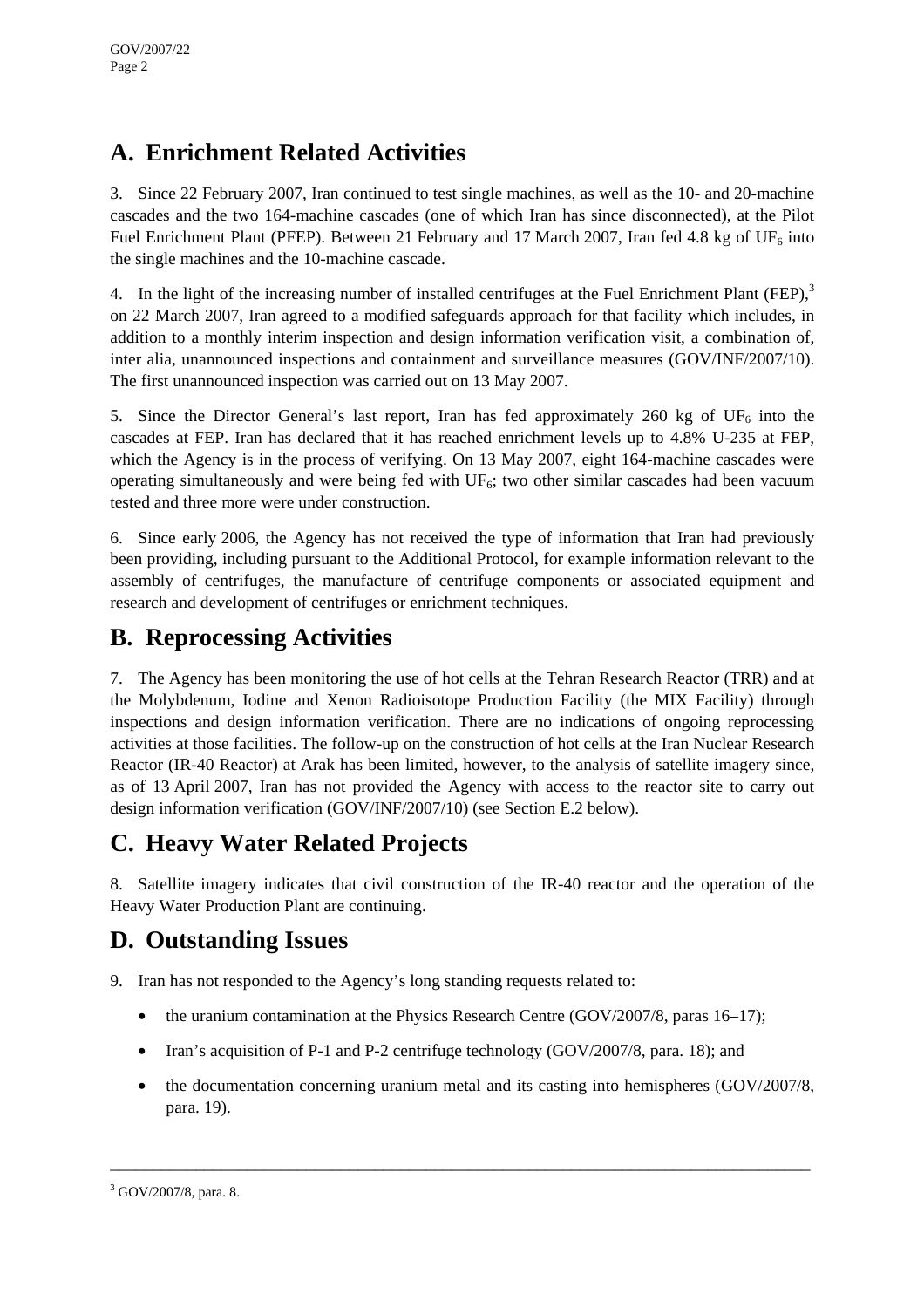10. On 18 April and 2 May 2007, Iran provided information regarding the two leaking reactor fuel assemblies taken from TRR that, according to Iran, were the source of the high enriched uranium contamination found in environmental samples taken at the Karaj Waste Storage Facility (GOV/2007/8, para. 21). The Agency is currently analysing this information.

### **E. Other Implementation Issues**

#### **E.1. Uranium Conversion**

11. The Agency conducted the annual physical inventory verification (PIV) at the Uranium Conversion Facility (UCF) in March 2007. During the PIV, Iran presented 269 tonnes of UF<sub>6</sub> for Agency verification, all of which remains under Agency containment and surveillance measures. The Agency is evaluating the results of the PIV.

#### **E.2. Design Information**

12. On 29 March 2007, Iran informed the Agency that it had "suspended" the implementation of the modified Code 3.1, which had been "accepted in 2003, but not yet ratified by the parliament", and that it would "revert" to the implementation of the 1976 version of Code 3.1, which only requires the submission of design information for new facilities "normally not later than 180 days before the facility is scheduled to receive nuclear material for the first time." In a letter dated 30 March 2007, the Agency requested Iran to reconsider its decision.<sup>4</sup>

13. Iran has taken issue with the Agency's right to verify design information which had been provided by Iran pursuant to the modified Code 3.1 concerning the IR-40 reactor at Arak.<sup>5</sup> The basis for Iran's contention is that, under the 1976 version of Code 3.1, to which it had "reverted", the verification of such information is not justified, given the preliminary construction stage of the facility (described as "far beyond receiving nuclear material") and the Agency's previous activities at Arak.

14. In accordance with Article 39 of Iran's Safeguards Agreement, agreed Subsidiary Arrangements cannot be modified unilaterally; nor is there a mechanism in the Safeguards Agreement for the suspension of provisions agreed to in Subsidiary Arrangements. Moreover, Code 3.1 is related to the provision of design information, not to the frequency or timing of verification by the Agency of such information. The Agency's right to verify design information provided to it is a continuing right,<sup>6</sup> which is not dependent on the stage of construction of, or the presence of nuclear material at, a facility.

#### **E.3. Other Matters**

15. On 29 April 2007, Iran informed the Agency that the Fuel Manufacturing Plant (FMP) would receive natural uranium oxide powder soon in preparation for "preliminary process tests".

16. There are a number of other matters about which the Agency has received no new information, such as Iran's uranium mining activities (GOV/2005/67, paras 26–31), its experiments involving polonium (GOV/2005/67, para. 34), and the designation of inspectors to Iran (GOV/2007/8, para. 23).

\_\_\_\_\_\_\_\_\_\_\_\_\_\_\_\_\_\_\_\_\_\_\_\_\_\_\_\_\_\_\_\_\_\_\_\_\_\_\_\_\_\_\_\_\_\_\_\_\_\_\_\_\_\_\_\_\_\_\_\_\_\_\_\_\_\_\_\_\_\_\_\_\_\_\_\_\_\_\_\_\_\_

<sup>4</sup> Both letters are reproduced in GOV/INF/2007/8.

<sup>&</sup>lt;sup>5</sup> Iran's letters are dated 13 April 2007, 25 April 2007, and 14 May 2007; the Agency's replies are dated 18 April 2007 (GOV/INF/2007/10) and 7 May 2007.

 $6$  GOV/2554/Att.2/Rev. 2.